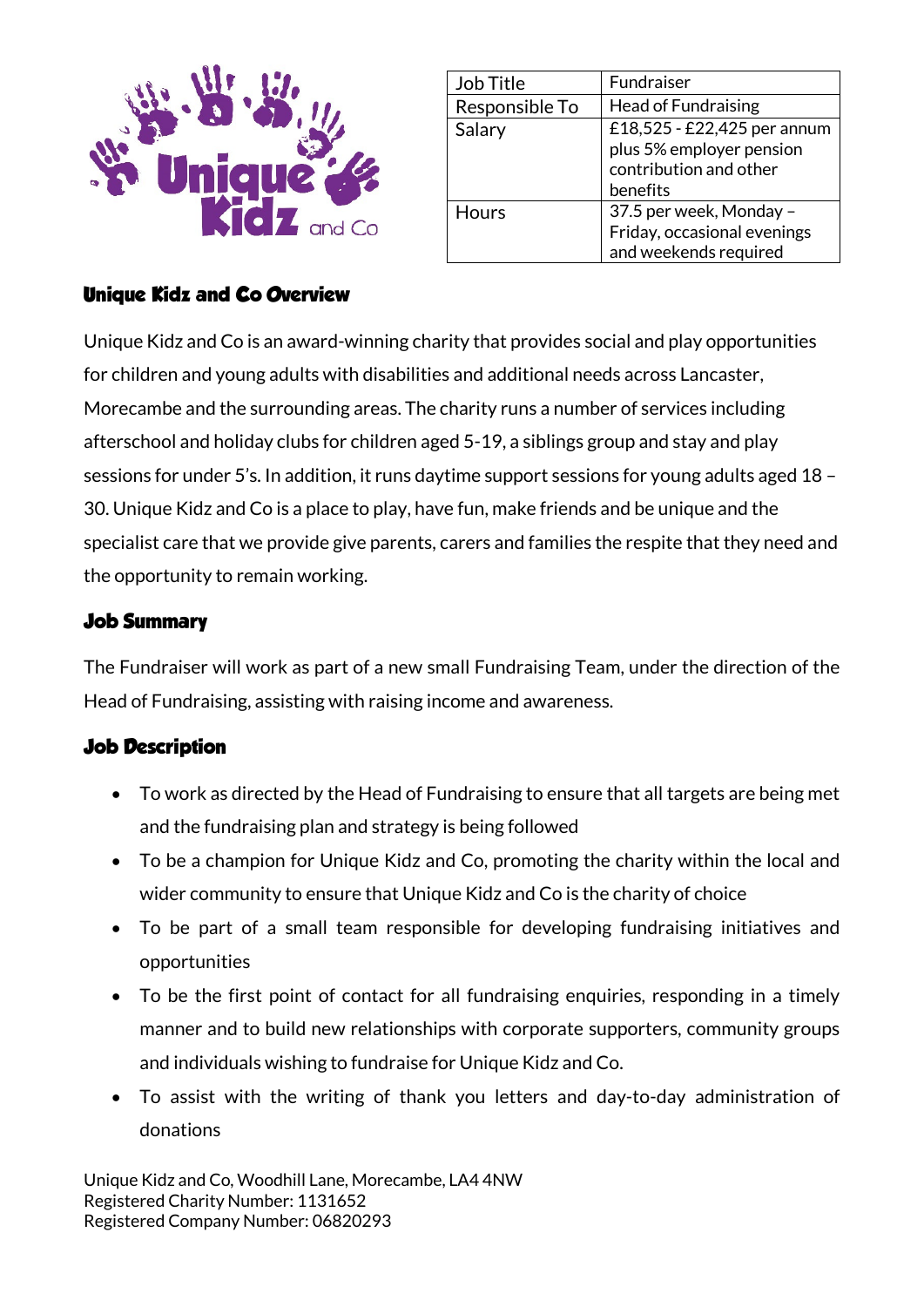- To assist with running the charities social media accounts including Facebook, Instagram etc. and updating the charities website.
- To deliver presentations to businesses, community groups and schools to promote the work of Unique Kidz and Co
- To work with the Head of Fundraising to establish a calendar of inspiring events and campaigns assisting with the coordination and planning
- To assist with the running of events and campaigns including organising online fundraising pages, event registrations, ticket sales and collecting donations/sponsorship money
- To run the Unique Kidz and Co online EBay store
- To attend local networking groups and events to represent and promote Unique Kidz and Co
- To recruit and support fundraising volunteers
- To assist with donor communications ensuring all are sent out in a timely manner
- To collate information that can be used to promote Unique Kidz and Co including advertisements, press releases and materials such as posters, tickets and flyers
- To maintain stock and sourcing promotional materials for Unique Kidz and Co and to deliver/collect these materials to organisations or individuals as required including keeping a record of all boxes and locations
- To attend and contribute to the fundraising team meetings and any other internal meetings as required
- To produce reports and evaluations of events and campaigns as required
- To ensure that all donor information is recorded on the fundraising database whilst adhering to GDPR
- To create and execute risk assessments relating to the work of the fundraising team
- To use internal software and systems to carry out aspects of the role to the highest quality
- To use own initiative to manage and prioritise workload being accountable to the Head of Fundraising for management support
- To provide additional administrative support across the charity as and when needed including answering telephone calls and reception duties as necessary in a small office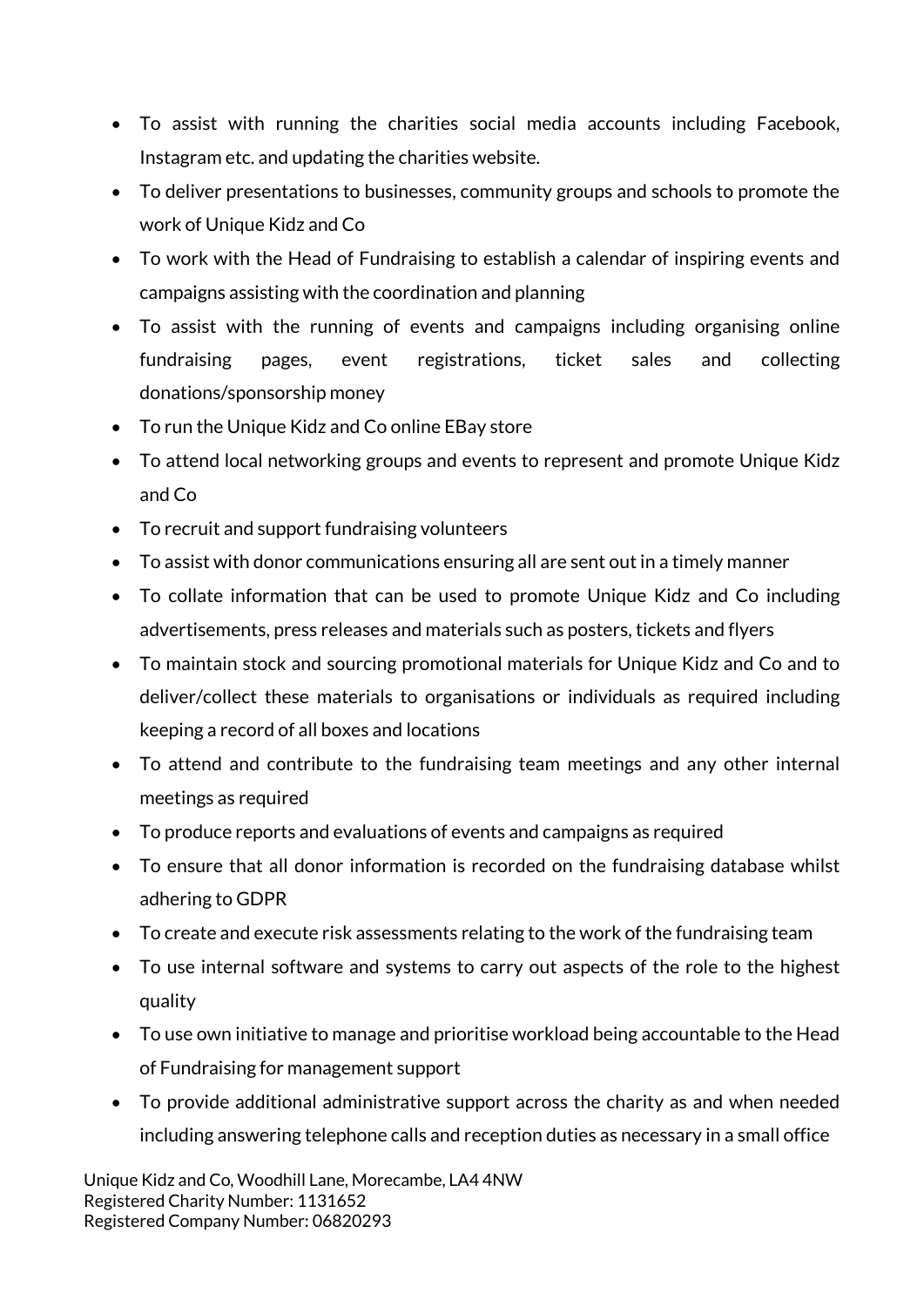- To provide continuity in the absence of the Head of Fundraising
- To safeguard the confidentiality of all service user information and records
- To work to the charity's Policies and Procedures at all times
- Such other duties or responsibilities as may reasonably be required

This position will require the post holder to use their own car and will require working occasional weekends, evenings, bank holidays and lone working. There will be certain physical demands in relation to some activities of this position.

This job description will be reviewed regularly in light of changing service requirements and any such changes will be discussed with the post holder.

#### **Please note, part time hours would be considered (minimum 30 hours per week)**

#### **Employee Benefits Package**

- 5% employer contribution to pension scheme
- 28 days annual leave (including Bank Holidays)
- Additional annual leave following 3 years continuous service
- "Birthday Leave" additional day of annual leave for employees birthday

The Board of Trustees at Unique Kidz and Co are committed to developing their employee benefits package and it will be reviewed annually.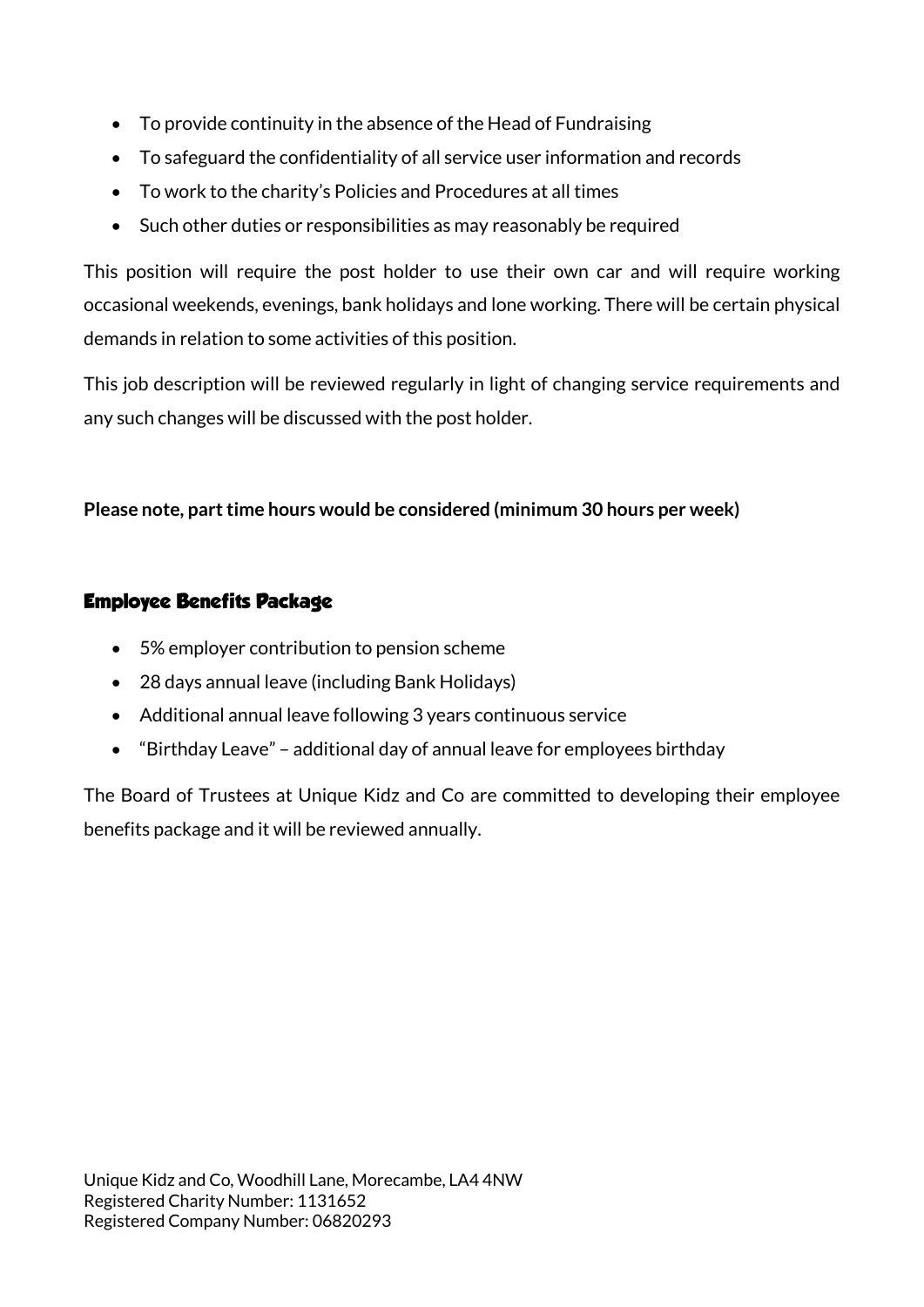# **Person Specification: Fundraiser**

| Requirement                   | <b>Essential</b>                                                                                                                                                                                                                                                                                                                                                        | <b>Desirable</b>                                                                                                                                                                                                                                                                                                                                                                                                                                                                                         | How                               |
|-------------------------------|-------------------------------------------------------------------------------------------------------------------------------------------------------------------------------------------------------------------------------------------------------------------------------------------------------------------------------------------------------------------------|----------------------------------------------------------------------------------------------------------------------------------------------------------------------------------------------------------------------------------------------------------------------------------------------------------------------------------------------------------------------------------------------------------------------------------------------------------------------------------------------------------|-----------------------------------|
|                               |                                                                                                                                                                                                                                                                                                                                                                         |                                                                                                                                                                                                                                                                                                                                                                                                                                                                                                          | <b>Assessed</b>                   |
| Qualifications •              | Full clean driving licence<br>(essential car users post)<br>5 GCSE's (Grade A* to C)<br>$\bullet$<br>or equivalent including<br><b>English and Maths</b>                                                                                                                                                                                                                | Relevant fundraising/events<br>$\bullet$<br>qualification                                                                                                                                                                                                                                                                                                                                                                                                                                                | Application<br>Form               |
| Experience &<br>Knowledge     | Experience of organising<br>$\bullet$<br>own workload and<br>meeting challenging<br>deadlines<br>Experience of<br>٠<br>communicating with the<br>public either face to face,<br>by telephone or in writing<br>Knowledge of data<br>protection and GDPR                                                                                                                  | Experience of working in a<br>$\bullet$<br>similar role with a proven<br>track record of successful<br>fundraising and event<br>management<br>Experience of working with<br>$\bullet$<br>volunteers<br>Knowledge and<br> •<br>understanding of Risk<br>Assessments and Health and<br>Safety<br>Knowledge of best practice<br>within the charity sector<br>generally and particularly<br>fundraising standards within<br>the Code of Fundraising<br>Good knowledge of the<br>$\bullet$<br>local community | Application<br>Form/<br>Interview |
| Skills &<br><b>Abilities</b>  | Excellent communication,<br>$\bullet$<br>interpersonal and writing<br>skills<br>Excellent organisational<br>٠<br>skills<br>Presentation and public<br>speaking skills<br>Computer literate with<br>٠<br>excellent IT skills being<br>confident in using<br>Windows based software<br>Ability to work<br>$\bullet$<br>independently as directed<br>and be self-motivated | Ability of administering<br>l.<br>fundraising processes and<br>procedures<br>Ability to form and maintain<br>þ<br>positive relationships<br>Ability to work within a<br>budget<br>Ability to use graphic design<br>$\bullet$<br>packages and online sites                                                                                                                                                                                                                                                | Application<br>Form/<br>Interview |
| Personal<br><b>Attributes</b> | Friendly<br>$\bullet$<br>Creative and flexible<br>Team player<br>$\bullet$<br>Positive, can-do attitude<br>$\bullet$<br>Able to adopt a flexible<br>approach to working                                                                                                                                                                                                 | Awareness of children and<br>$\bullet$<br>young adults with<br>disabilities                                                                                                                                                                                                                                                                                                                                                                                                                              | Interview                         |